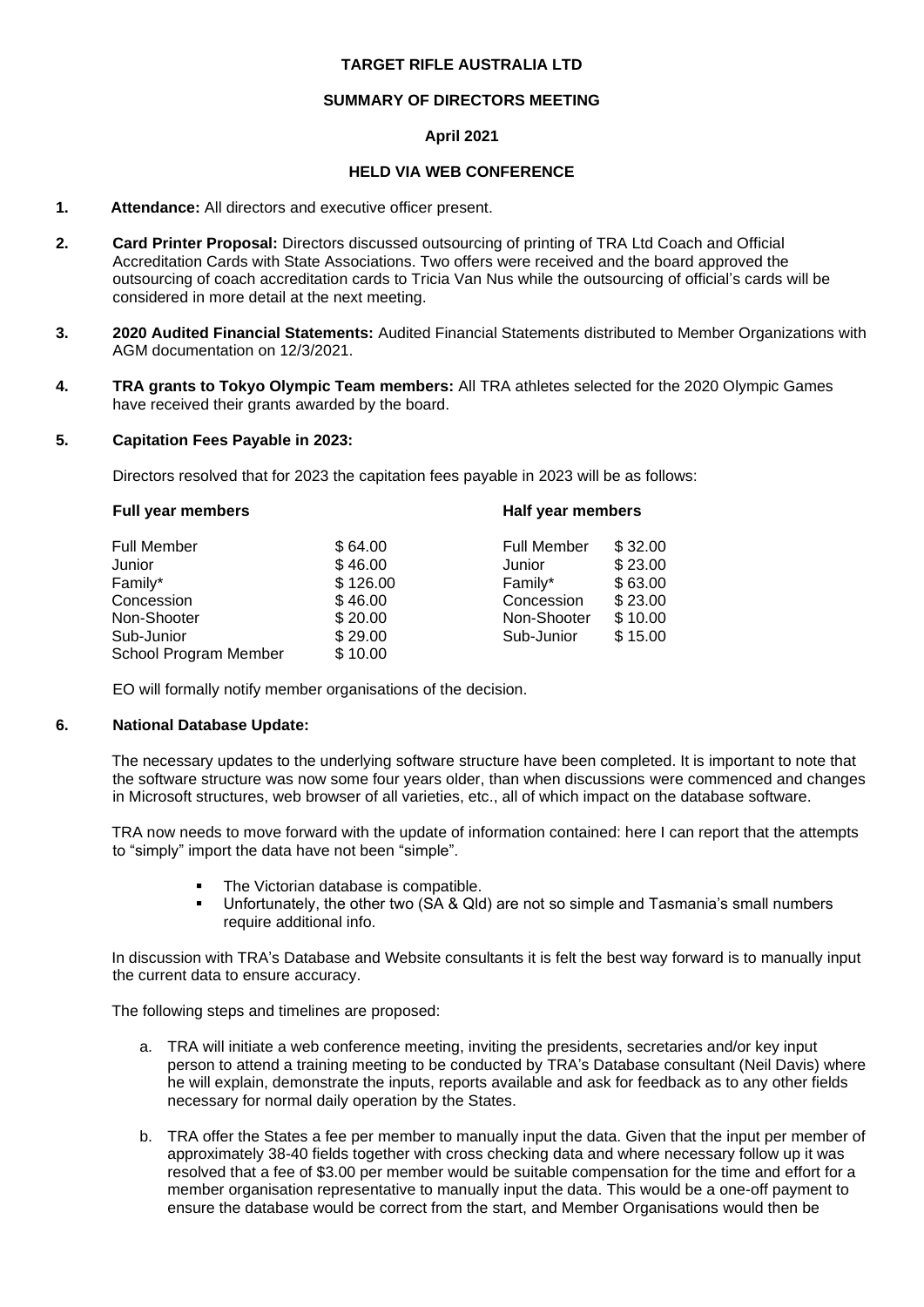responsible for the maintenance of their own data. Nationally, TRA would then ensure the database integrity.

c. The database passwords will initially be supplied to the States "key input" person for the period of input and then removed; leaving only those approved by each Member Organisation's management with access to their States database records

| <b>Proposed Timeline</b> |                 |
|--------------------------|-----------------|
| Board approve            | 23rd April 2021 |
| Online Meeting date set  | 6th May 2021    |
| Online Meeting held      | 20th May 2021   |
| Key input commence       | 21st May 2021   |
| Key input complete       | 25th June 2021  |
| Confirmation database    | 28th June 2021  |
| live                     |                 |

A majority of the board of directors approved the motion that RA proceed with the plan of action as presented above by a vote of 3-0 with 1 x abstention.

- **7. Review of National Grading System:** Directors resolved to raise the National Grading System with Member Organisation at the members forum following the Annual General Meeting on  $15<sup>th</sup>$  May, prior to reviewing the National Grading System at the next board meeting.
- **8. 2021 TRA Nationals Report:** A formal written report is currently being drafted and will be forwarded to the board when complete.

Directors resolved to formally thank TRV for hosting the event, WASRA and Owen Oliver for supply of Meyton EST air targets, Alex and Sandra Maranik for their assistance and the deputy mayor of city of Shepparton for his involvement visiting the National Championships respectively.

The event went well given the various restrictions that were in place at the time. Fortunately, they had eased somewhat in Victoria just prior to the event, however the Championships still had to operate under a Covidsafe management plan approved by the Victorian State Government. Part of this plan included the supply of facemasks to all competitors, officials and volunteers adding to the cost of staging the event.

Border restrictions applied by some State Governments in response to a minor outbreak in Queensland the week before the event also probably played a part in members from some States and competitors in New Zealand making the decision not to attend.

The restrictions also made for some scheduling arrangements, particularly for the 10m AR events held indoors and limited spectator viewing of those events. Medal presentations had to be moved outdoors to accommodate spectators and recipients etc as well.

Numbers of participants and entrants were up on the 2019 National Championships which was a good result given the cancellation of the Nationals in 2020.

**9. 2022 TRA Nationals Update:** A copy of the draft program for the 2022 TRA Nationals was circulated prior to the meeting. Directors raised the preference of having an online entry facility for the event and resolved to seek clarification from QTS concerning this matter.

Directors also suggested a number of minor corrections and changes to the program prior to publication and distribution to Member Organisations.

Directors also discussed the definition of "Open" as applied to event and resolved to raise the matter at the members forum following the 2021 AGM in order to obtain support from the member organisations to make an appropriate change to the TRA National Championships Manual.

Alex Maranik was appointed as TRA's Technical Delegate for the 2022 TRA National Championships

**10. EST Course:** Correspondence was received in relation to upgrading the TRA Officials Course and Assessment Documentation to include Electronic Target Systems. Directors resolved to design a Power Point presentation to give anyone new to EST a summary of how they work and what to do if a problem arose and what it is possible to resolve with a specific focus on the official's role.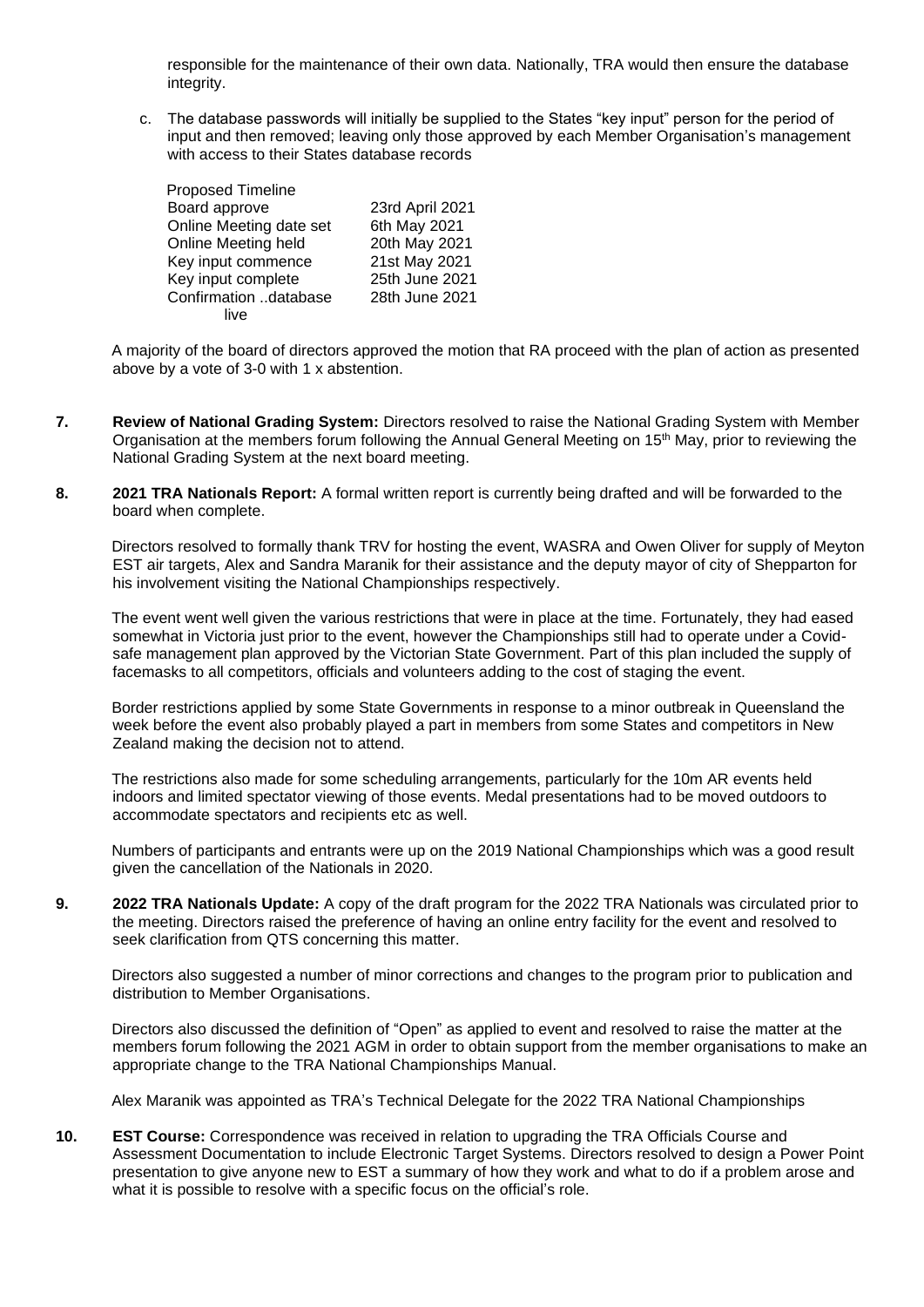- **11. Coaching Coordinator Web Conference:** TRA will liaise with the member organisation to organise as suitable a date and time for a web conference to outline TRA's coaching plan for 2021 – 2022.
- **12. Correspondence from Shooting Australia re Shooting Australia Coaching Reference Group:** Correspondence has been received from Shooting Australia concerning a proposed face to face meeting of the SACRG to review the current projects and to look at the future and "Where to from here".

Proposed dates: Thursday 12 & Friday 13 August or Saturday 14 & Sunday 15 August Proposed State: Brisbane or Melbourne (To be confirmed)

Proposal:

- Shooting Australia to cover accommodation and meals
- Member Organisation to cover their representative flights

Shooting Australia requested to be advised of the board's decision as to whether TRA are comfortable with covering the flights for TRA's representative to attend this meeting. Directors resolved to support the request and cover the cost of flights TRA's representative.

- **13. Bench Rest:** Directors expressed concern at the lack of development from the members of the committee appointed to oversee WRABF discipline and in particular the 2021 TRA - RBA National Championships. Directors resolved to contact the committee representatives to convey the concerns and issues that have been raised and to receive a written update as soon as practically possible.
- **14. National Integrity Framework:** Shooting Australia is seeking input and comment from its member organisations concerning the adoption of the National Integrity Framework proposed by Sport Integrity Australia. Shooting Australia is proposing that member organisations adopt a collective approach to implementation of the National Integrity Framework. Documents and policy templates were distributed to directors for comment prior to the meeting. Directors resolved to consider the documentation further at the next board meeting.
- **15. Target Ammunition:** To date 123 cases (615,000 rounds) of rimfire ammunition have been sold to member organisations in 2021. The total exceeds the total amount sold in 2020 due to restrictions caused by the covid-19 pandemic.

During the 2021 National Championships it was noted that there were low stocks of ELEY Match product held by the importer and the decision was made to alert our member organisations to this situation immediately. This resulted in the majority of remaining stocks of ELEY Match being secured by TRSA, TRV and QTS prior to them being exhausted.

The importer was contacted to ascertain when the next shipment of ELEY ammunition would be arriving and indicated that the earliest a new shipment would arrive would be July / August 2021. As a result Target Ammunition Pty Ltd and TRA remind member organisations that that continuity of supply for ELEY ammunition can no longer be guaranteed.

Sales of WRABF Rimfire targets have been steady throughout the year and TA Pty Ltd is currently holding 28 packs of 125 rimfire targets (approximately 3500 cards) as opposed to 69 packs of air rifle targets (approximately 8625 cards).

It is envisaged that the current stocks of 50m Rimfire targets will be exhausted in the near future and consideration needs to be given to purchasing more targets soon in order to ensure continuity of supply. Directors resolved to contact the Bench Rest Committee to ascertain whether the target will still be used and to obtain the latest proof confirming that the design of the targets has been updated.

**16. Application for Funding by Reynella Small Bore and Air Rifle Club Inc.:** An application for funding was received from the Reynella Small Bore and Air Rifle Club Inc. to develop 3-Position Air Rifle at the club by making adjustments to the club's Meyton Air Rifle target machines. The adjustments will facilitate the introduction of 3-Position Air Rifle to Junior and Junior Development athletes.

Directors resolved to approve a grant of \$1500 to the club based on 50% of the cost of developing the infrastructure to develop the project.

# **17. Next Meeting – Date to be set following the Annual General Meeting – 15th May 2021**

#### **Meeting Closed: 1:40pm**